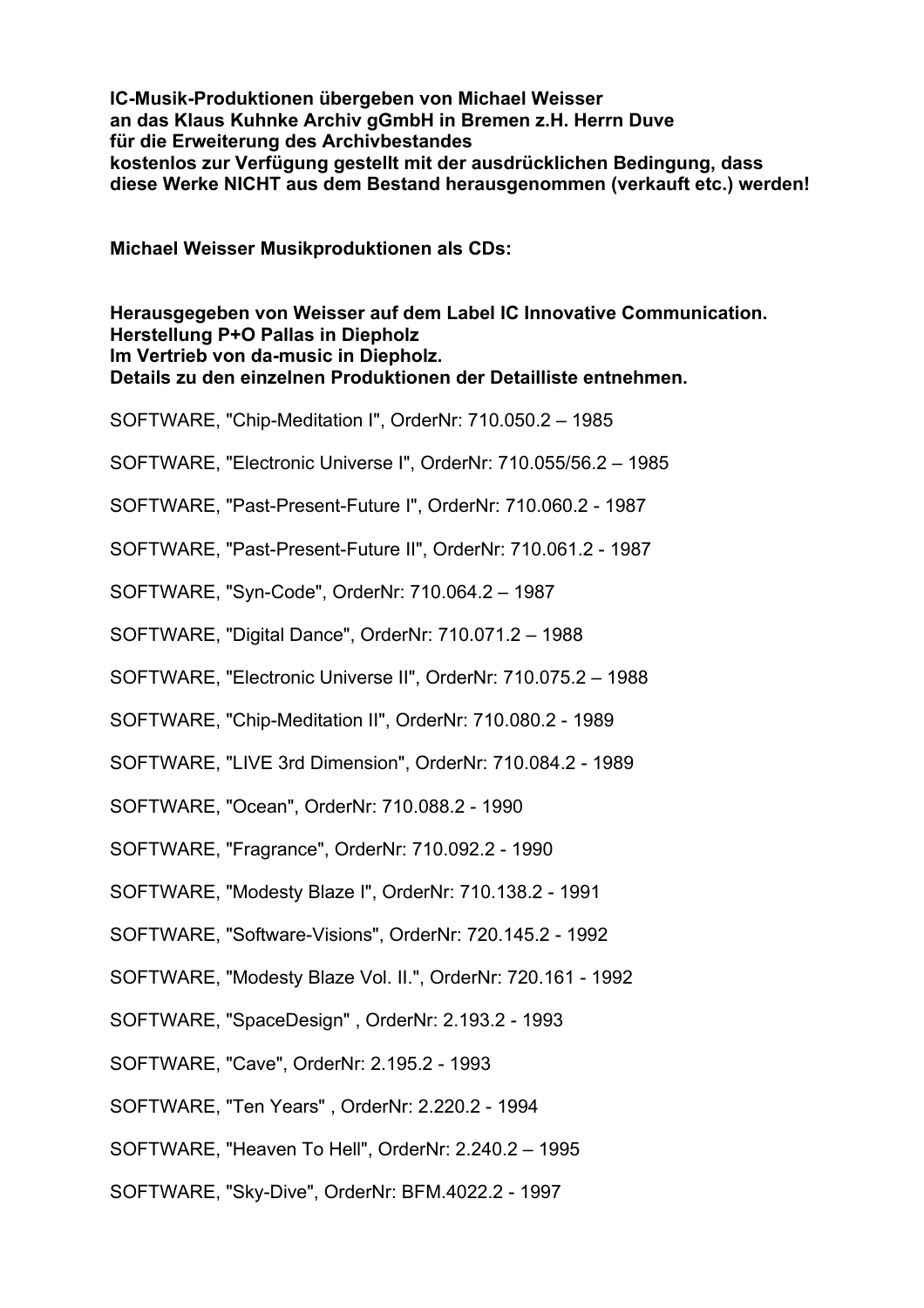SOFTWARE, "Fire-Works", OrderNr: 2.308.2 - 1998

SOFTWARE, "Mystic-Millenium Vol. 1", OrderNr: 2342.2 - 1999

SOFTWARE feat. nUmixxx – SOFTWARE as Hardware – Nr. 2230-2 – 1995

# **Spezialprojekt für Aquarien herausgegeben auf IC:**

SOFTWARE, "Poesie der Meere - UnderWaterMusic" – Sampler, 1997

# **Herausgegeben von da-music auf IC:**

SOFTWARE, "Spring Visions", Sampler, OrderNr. 87-2365-2 – 2007

SOFTWARE, "SunStorm", Sampler, OrderNr. 87-2372-2 – 2008

"It's Time for IC" PR-Sampler  $-$  IC/DigItMusic  $-$  1993

# **# Liste der G.E.N.E. Produktionen auf IC:**

Siehe anliegende Liste 12 CDs mit allen Daten

# **Dazu zwei Compilations:**

G.E.N.E. – The Best Part 1 – herausgegeben von da-music in Diepholz

G.E.N.E. – The Best Part 2 – herausgegeben von da-music in Diepholz

## **Dazu diverse Compilations mit IC-Titeln:**

5 IC-Produktionen auf CD und 3 internationale Sampler mit IC-Titeln und 1 3erCD Box Sampler 16 CDs und 3 Doppel CDs 2 MCs Software, 8 MCs GENE, 1 MC IC-RadioShow 2 MCs Terra-X-Sampler

9 CDs Imagepool mit Bildern für GENE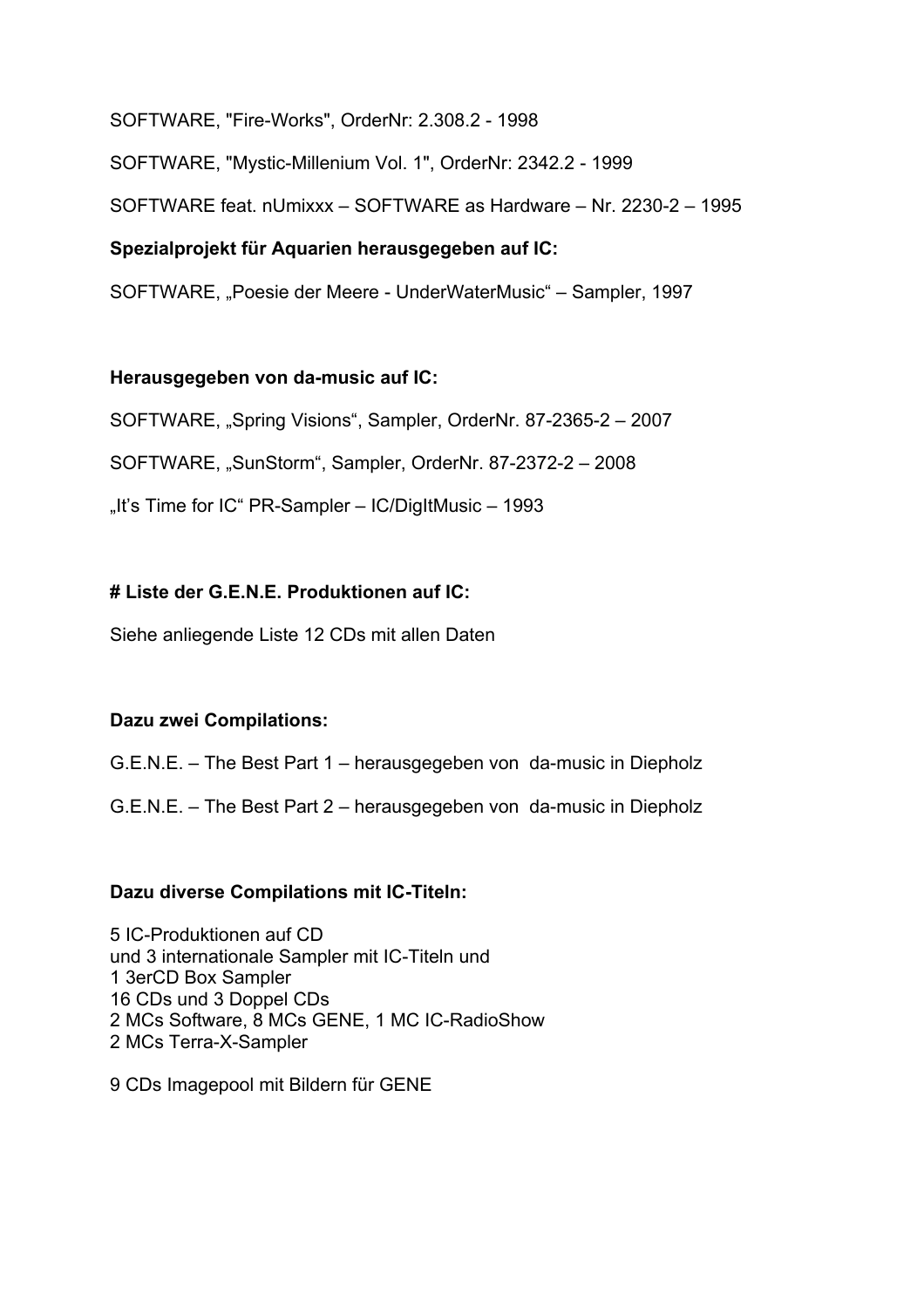# **G.E.N.E. MUSIC - complete Catalogue:**

**List of all the G.E.N.E. Albums (21 Alben, 154 Titles) All rights by: Michael Weisser, Bremen/Germany, MikeWeisser@yahoo.de Electronic Music combined with authentic World-Samples Keywords: WorldMusic, Ambient, NewAge MP3 - Constant Bitrate 192 kbps Listed by date of release** 

## **G.E.N.E. - "Canadian Lakes" – TT 59:34** Composed by: Cléo de Mallio & Crystal Binelli SampleCollection and producing: Michael Weisser Published by: GEMA-Manuscript 1987 01 Good Morning Vibration 02 Life is a Melody

03 Blooming Kiss 04 Melancholy of Sunset 05\_Taste of Dawn 06\_Beauty of Swamp 07 Secret of Darkness 08\_High Moon in Red 09 Purling Nature and Flute

# **G.E.N.E. - "Fluting Paradise" – TT 52:27**

Composed by: Cléo de Mallio & Crystal Binelli SampleCollection and producing: Michael Weisser Published by: GEMA-Manuscript 1987 01 Soft on Top 02 Base the Ground 03 Fluting Flame 04<sup>Melting Snow</sup> 05 Whispering Brook 06\_Voice of Spring 07\_Reeds in Echo

## **G.E.N.E. - "Get-The-Taste" – TT 61:00**

Composed by: Suppi Huhn SampleCollection and producing: Michael Weisser Published by: Byte`n Bit Music 1991 01 Get the Taste Radio 02\_Hear It 03\_See It 04 Smell It 05 Taste It 06\_Feel It 07\_Have It 08\_Hold It 09\_Get the Taste

# **G.E.N.E. - "KatChina" – TT 49:51**

Composed by: Reinald Frank & Peter Trede Produced by: Michael Weisser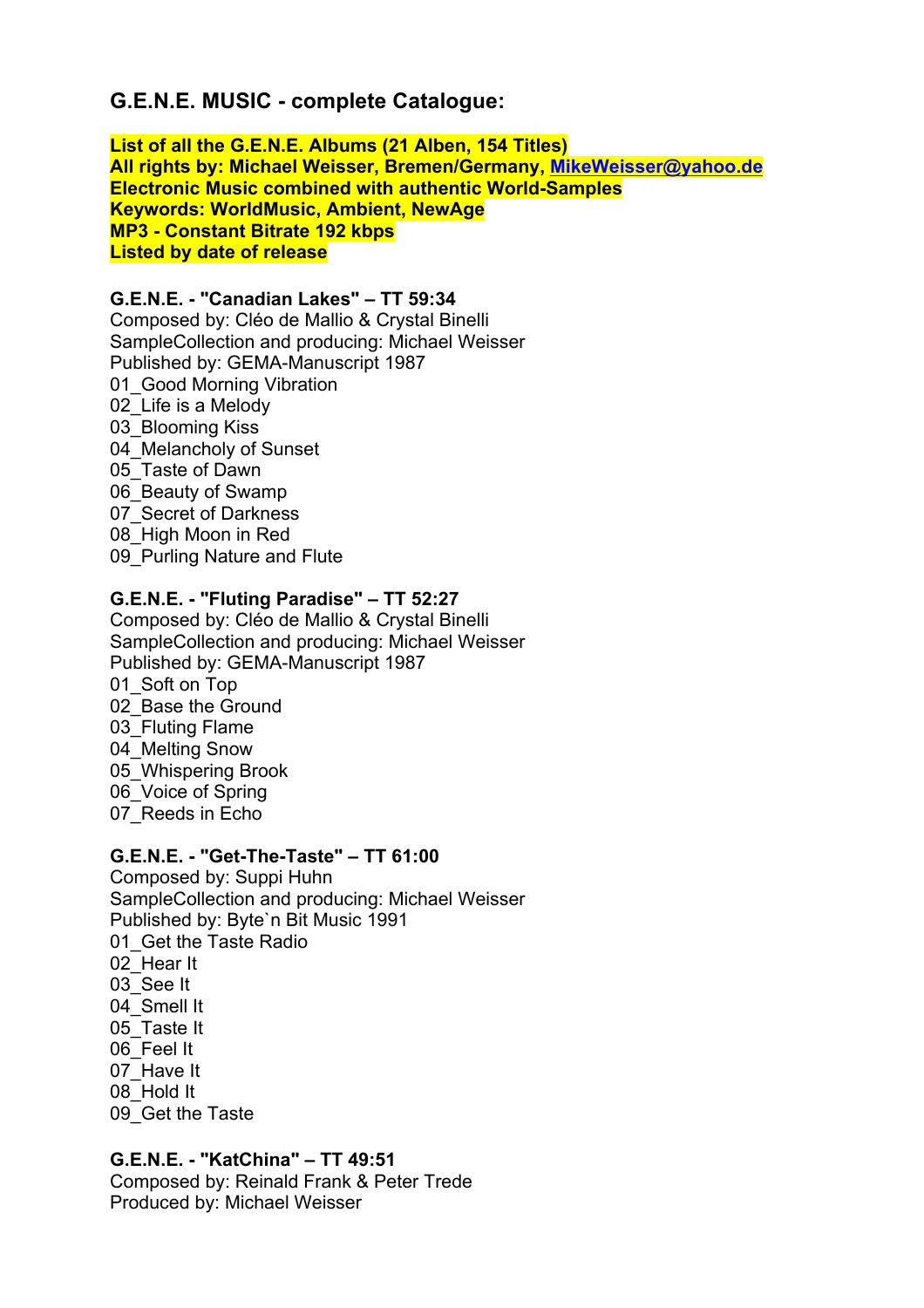Published by: GEMA 1991 01 KatChina 02 Good Morning Arizona 03\_Navahos Dream 04 Red Indian Lake 05\_Apacheta Heaps 06\_PachamamasSacrifice 07 Golden Feather 08\_Wakan Tanka

#### **VERGRIFFEN ### G.E.N.E. - "Diving Dreams" -**

Composed by: Cléo de Mallio & Lisa-Maria Tedesca SampleCollection and producing: Michael Weisser Published by: GEMA-Manuscript 1992 01 Diamonds at the Beach 02\_Faru Love Affair 03\_Dhoni Sails at Sunrise 04 Deep Dive 05\_Colours in Motion 06\_Steep Reef 07\_Flight of he Manta 08\_Coral World 09\_Shark Shadows 10 Banana Reef Cave 11 Maldives Calaidoscope 12 Diving Dreams 13 Jaime Faru

## **VERGRIFFEN ### G.E.N.E. - "Mediterranean Mood" – TT 62:48**

Composed by: Suppi Huhn SampleCollection and producing: Michael Weisser Published by: GEMA-Manuscript 1993 Mallorca Love, Theme, 3:16 Romantic Deya, Intro, 1:57 Romantic Deya, Theme, 5:42 Sculptures Of Stone , 6:33 Concerto De Arta, 7:00 Gala Figuera, Intro, 2:01 Gala Figuera, Theme, 4:52 Bay Of Blue, Intro, 1:19 Bay Of Blue, Theme, 6:30 Son A Sopa Countryman, 6:13 Mediterranean Mood, Intro, 4:00 Mediterranean Mood, Theme

## **G.E.N.E. - "Rain Forest" – 66:06**

Composed by: Cléo de Mallio & Lisa-Maria Tedesca SampleCollection and producing: Michael Weisser Published by: GEMA-Manuscript 1993 01 Forest Love 02\_Rain Forest 03 Lovely Blossoms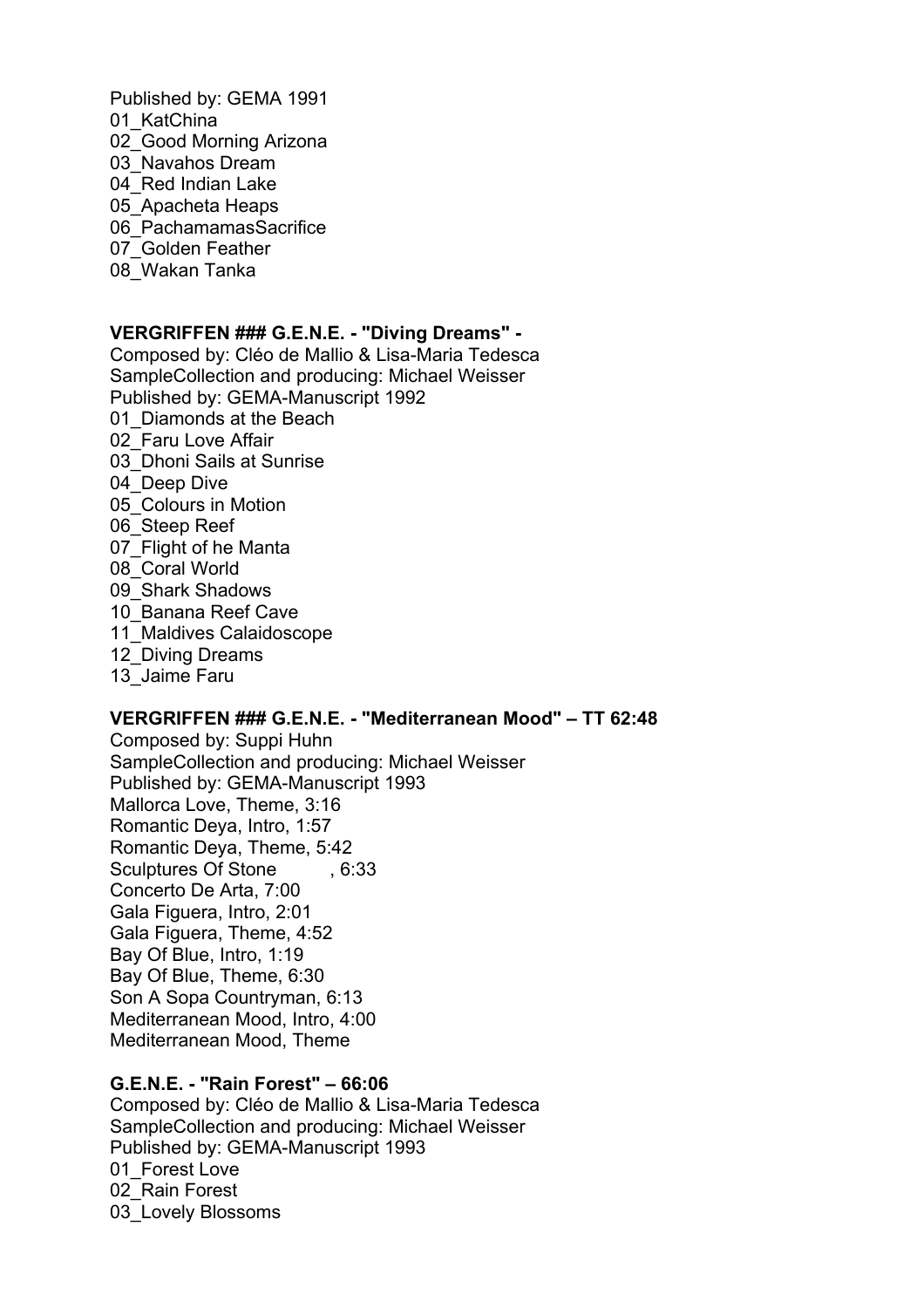04\_Warm Welcome 05\_Birds Paradise 06 Honey Bees 07\_Ghost Valley 08 Green to Green 09 Tropical Groove 10\_ Soft Sun 11 Call of Birds 12 Mistey Mountain 13 Tropical Trees 14 Days of Thunder

# **G.E.N.E. - "Bali-Sunrise" – TT 64:34**

Composed by: Cléo de Mallio & Suppi Huhn SampleCollection and producing: Michael Weisser Published by: GEMA-Manuscript 1994 01 Good Morning Bali 02 Samudra Ocean 03 Kehidupan Life 04\_Bunga Flowers 05\_Anak Anak Children 06 Air Terjun Waterfall 07\_Agin Wind 08 Pohon Kelapa Palmtrees 09 Pasang Tide 10\_Brahma Siwa Fire 11 Good Luck Bali 12\_Dreams of Bali

## **VERGRIFFEN ### G.E.N.E. - "Between Ocean & Clouds" – TT 62:34**

Composed by: Cléo de Mallio & Lisa-Maria Tedesca SampleCollection and producing: Michael Weisser Published by: GEMA-Manuscript 1994 01 Feeling 02 Creole Passion 03\_Paradise Hope 04 Romance 05 Desroches Breeze 06\_Smilingh Through 07 Bougainville Coctail 08\_Sunny 09\_Summer Night 10 Tropical Fire 11 Yellow Sea

## **G.E.N.E. - "Flying Fish" – TT 62:18**

Composed by: Cléo de Mallio & Lisa-Maria Tedesca SampleCollection and producing: Michael Weisser Published by: GEMA-Manuscript 1995 01 Flying Fish 02\_Soft Kiss of Medusa 03 Deep Blue Dancing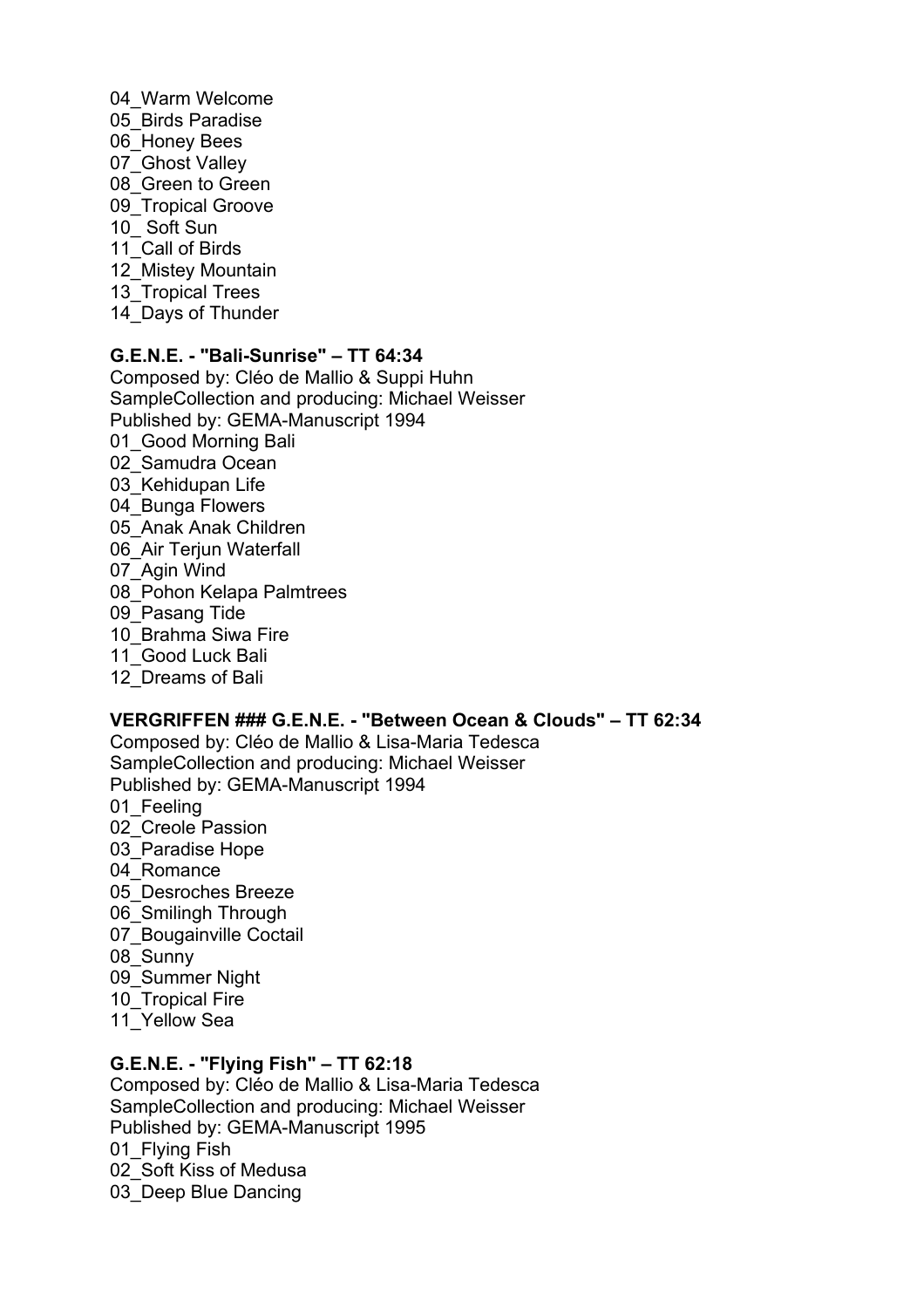04 Seaweed in Trace 05 Bubbling Colour 06 Underwater Meditation 07\_Indian Ocean

#### **VERGRIFFEN ### G.E.N.E. - "Slow Motion" – TT 60:00**

Composed by: Cléo de Mallio & Lisa-Maria Tedesca SampleCollection and producing: Michael Weisser Published by: GEMA-Manuscript 1995 01 Floating 02\_Drifting 03 Dreaming 04 Smiling 05 Yearning 06 Feeling

#### **G.E.N.E. - "Tropical Feeling" - 63:42**

Composed by: Cléo de Mallio & Suppi Huhn SampleCollection and producing: Michael Weisser Published by: GEMA-Manuscript 1995 01 Tropical Feeling 02\_Beauty Safari 03\_Forest Voices 04 Childrens Green 05 Savanne Secret 06\_Shima Hills Bamboo 07\_Jambo Kenia 08\_Diani Beach Percussion 09 Malaika Lullaby 10 Jungle Groove 11 Remembrance

## **G.E.N.E. - "Dragon´s Flight" – 62:49**

Composed by: Cléo de Mallio & Lisa-Maria Tedesca SampleCollection and producing: Michael Weisser Published by: GEMA-Manuscript 1996 01 Kowloon Harbour 02\_Bird Market Melodie 03 Peak View 04 Tin Hau Tempel 05 Hong Kong Island 06\_Sea Food Fantasies 07\_Lantau Island Dreams 08\_Pearl Seaview 09 Happy Hour

# **G.E.N.E. – "Flowers & Soul" – TT 58:50**

Composed by: Cléo de Mallio & Lisa-Maria Tedesca SampleCollection and producing: Michael Weisser Published by: GEMA-Manuscript 1996 01 Only Music 02 And Flowers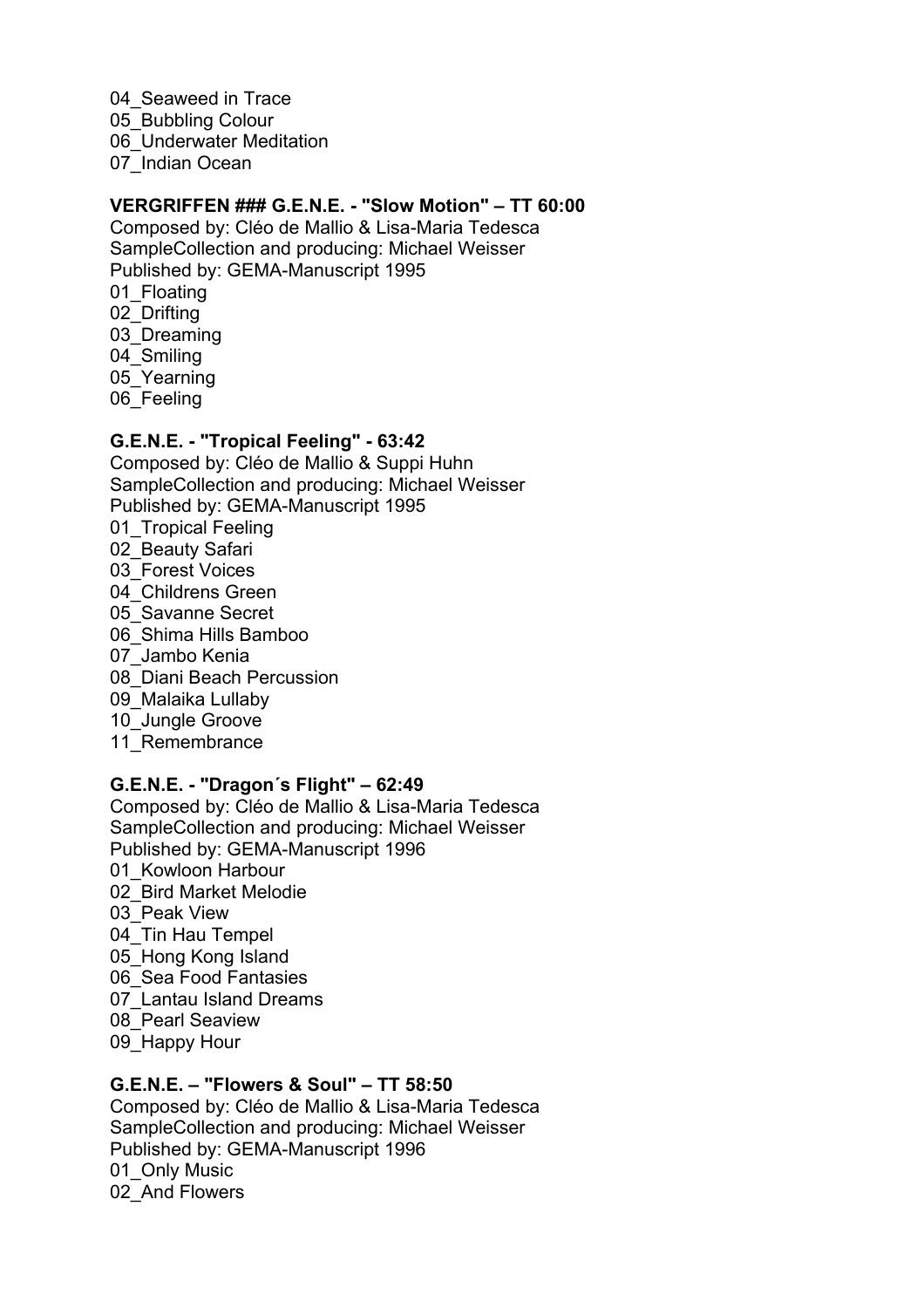03 Cover the World 04 Of Emotions 05 And Soul

#### **VERGRIFFEN ### G.E.N.E. - "Magic Island" – TT 70:37**

Composed by: Cléo de Mallio & Lisa-Maria Tedesca SampleCollection and producing: Michael Weisser Published by: GEMA-Manuscript 1997 01 The Flight oft he Clouds 02\_Swimming Souls 03 Sun over Pacific Ocean 04\_Wind of Rapa Nui 05 The Hub oft he World 06 The Voice of Rano Raraku 07 Singing Palmentrees 08 Secrets of Tongariki 09\_Wind Kissing Grass 10 Magic Words of Stone 11 The Love oft he Birdman 12\_Felsen des Orongo

# **VERGRIFFEN ### G.E.N.E. - "Pacific Pearls" – TT 69:16**

Composed by: Cléo de Mallio & Lisa-Maria Tedesca SampleCollection and producing: Michael Weisser Published by: GEMA-Manuscript 1997 01 Have a Good Day 02\_Tahiti Beach Sunrise 03 Well See Again 04 Black Sand Beach 05\_Soft Wind 06\_White Sand Beach 07\_Cocionut Tree 08\_Dreaming Waves 09\_Tiare Blosson 10\_Blue Lagoon 11\_Vanilla Smell 12\_Bora Bora Sunset 13 Have a Good Night

#### **VERGRIFFEN ### G.E.N.E. - "ShaLOM" – 75:00**

Composed by: Cléo de Mallio & Lisa-Maria Tedesca SampleCollection and producing: Michael Weisser Published by: GEMA-Manuscript 1998 01 Tel Aviv 02\_En Gedi 03\_Timna 04\_Massada 05\_Eilat 06\_Qumram 07\_Death Sea 08\_Jordan Valley 09 Sea of Galilei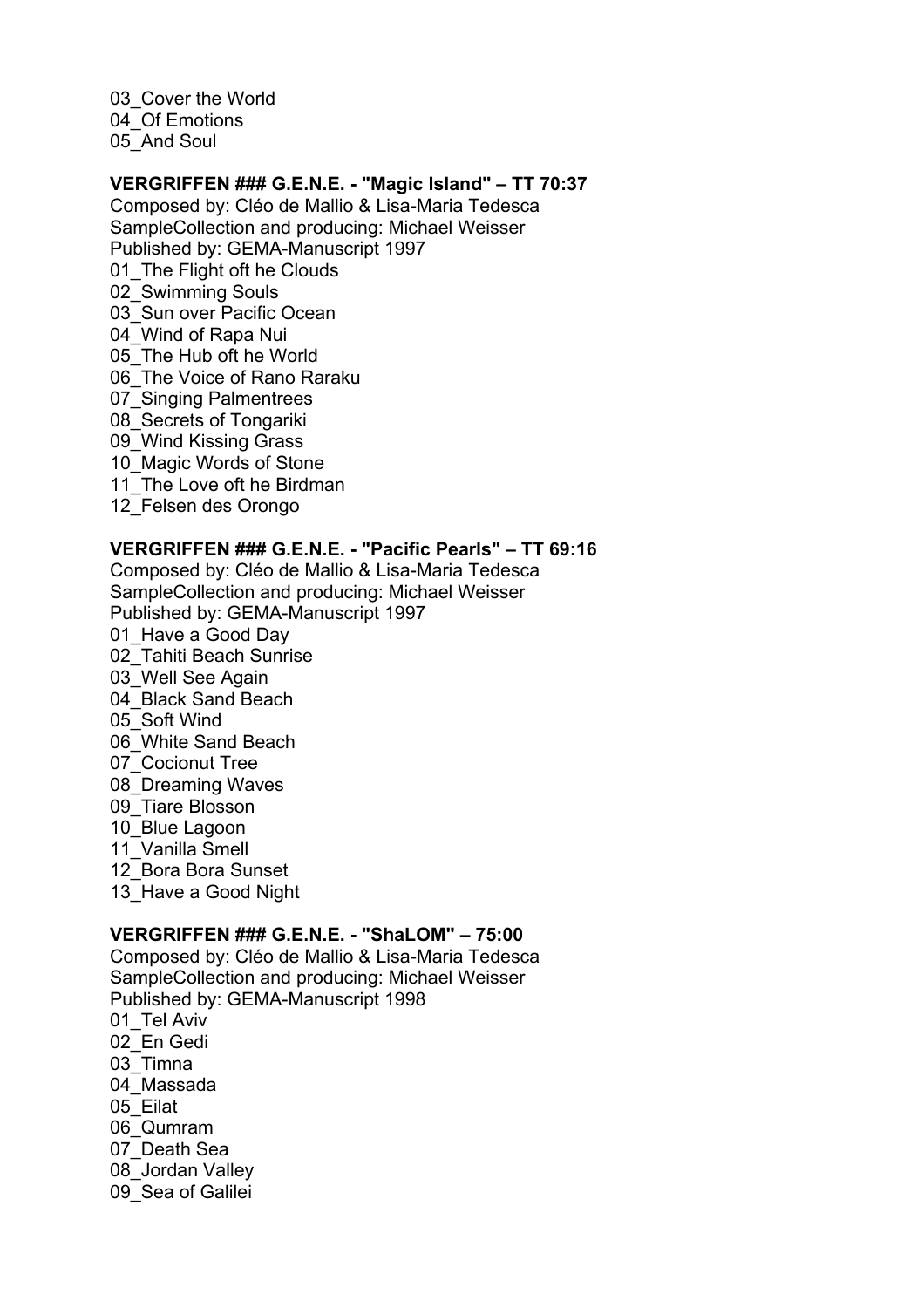10\_Zefat 11\_Jerusalem 12\_Nazareth 13\_Jerusalem Vol2

#### **G.E.N.E. - "Negev-Fever" – TT 66:09**

Composed by: Cléo de Mallio & Lisa-Maria Tedesca SampleCollection and producing: Michael Weisser Published by: GEMA-Manuscript 1999 01 Negev Fever 02 Negev Heat 03 Negev Horizon 04 Negev Visions 05 Negev Memories 06 Negev Mystic 07 NegevTrance 08 Negev Movement 09 Negev Oriental 10 Negev Elegy 11 Negev Magic

New QR-Cover: **NUR bei iTunes ### G.E.N.E. - "Dreams" – TT ca. 60:00** Composed by: Cléo de Mallio & Lisa-Maria Tedesca SampleCollection and producing: Michael Weisser Published by: GEMA-Manuscript 2000 01 Beach Dreams 02\_Island Dreams 03\_Ocean Dreams 04 Sand Dreams 05\_Soft Dreams 06\_Wave Dreams

#### **G.E.N.E. - "Emotions" – TT 60\_01**

Composed by: Cléo de Mallio & Lisa-Maria Tedesca SampleCollection and producing: Michael Weisser Published by: GEMA-Manuscript 2000 01 Emotion Dreaming 02\_Emotion Drifting 03 Emotion Feeling 04 Emotion Floating 05 Emotion Smiling 06 Emotion Yearning

New QR-Cover:

**NUR bei iTunes ### G.E.N.E. - "Harmony" – TT ca. 60:00**  Composed by: Cléo de Mallio & Lisa-Maria Tedesca SampleCollection and producing: Michael Weisser Published by: GEMA-Manuscript 2000 01 Fluting Harmony 01 02 Fluting Harmony 02 03 Fluting Harmony 03